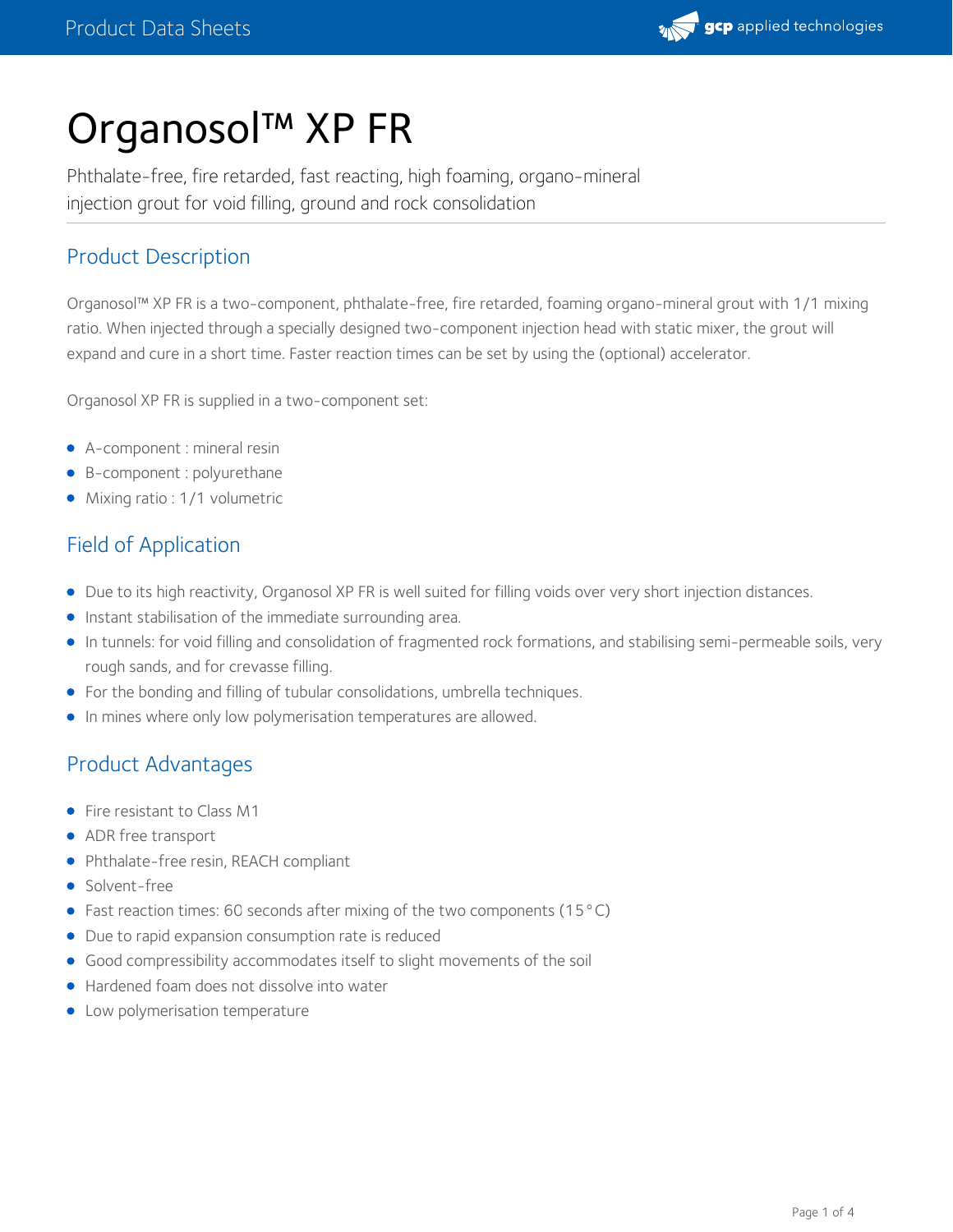

## Application

- 1. Equipment
- Two-or three-component pumps with a 1/1 ratio, equipped with individual pressure gauges at the pressure side, in order to control the balance of pressures and flow of the components.
- Power supply: compressed air.
- Performance: at least 3 times the reaction pressure of the resin and/or the highest natural counter pressure (Highest factor taken in consideration first).
- The IP 2C-Highflow a compact two-component 1/1 ratio, air driven, pump, that will allow the pressurised injection of twocomponent resins (1/1 ratio).
- All pumps must be flushed regularly with Washing Agent Eco, a special, non-volatile, cleaning agent.

#### 2. Injection

- Injection pressures vary for different applications: e.g. smaller cracks will result in higher friction losses, to be overcome by higher pump pressures. Larger cracks will require lower injection pressures. Usually the rise in pumping pressures will become evident at the final stage, when the crack is completely volume-filled.
- Pressures during injections in rock and soil, such as generated by compression and friction, during the permeation in lowpermeability, low cohesion soils or fractured rock formations are to be limited below the maximum stress bearing capacity of the given formation. In these conditions, the injection pressures will be decided after a thorough analysis of the geological and structural conditions, counter pressures and substrate stability.

#### 3. Packers

Mechanical or inflatable packers are used. Size and length of packers is determined according to the application.

# Technical Data/Properties

| <b>PROPERTY</b>           |                         | <b>VALUE</b>                             |                                   | <b>NORM</b>        |
|---------------------------|-------------------------|------------------------------------------|-----------------------------------|--------------------|
|                           | Resin (A)               |                                          | Hardener (B)                      |                    |
| Density $(20 °C)$         | approx. $1.180kg / dm3$ |                                          | approx. 1.200kg / dm <sup>3</sup> | <b>EN ISO 2811</b> |
| Viscosity $(25^{\circ}C)$ | approx. 20 mPas         |                                          | approx. 500 mPas                  | EN ISO 3219        |
| Mixing Ratio (vol.)       | 1                       |                                          | 1                                 |                    |
| Mixing Ratio (weight)     | 1.18                    |                                          | 1.21                              |                    |
| Compressive Strength      |                         | > 30 kPa (free foam)                     |                                   | EN 12190           |
| Compressive Strength      |                         | approx. 5 MPa (confined<br>qeocomposite) |                                   | EN 12190           |

### Appearance

A-component: Transparent liquid B-component: Dark brown liquid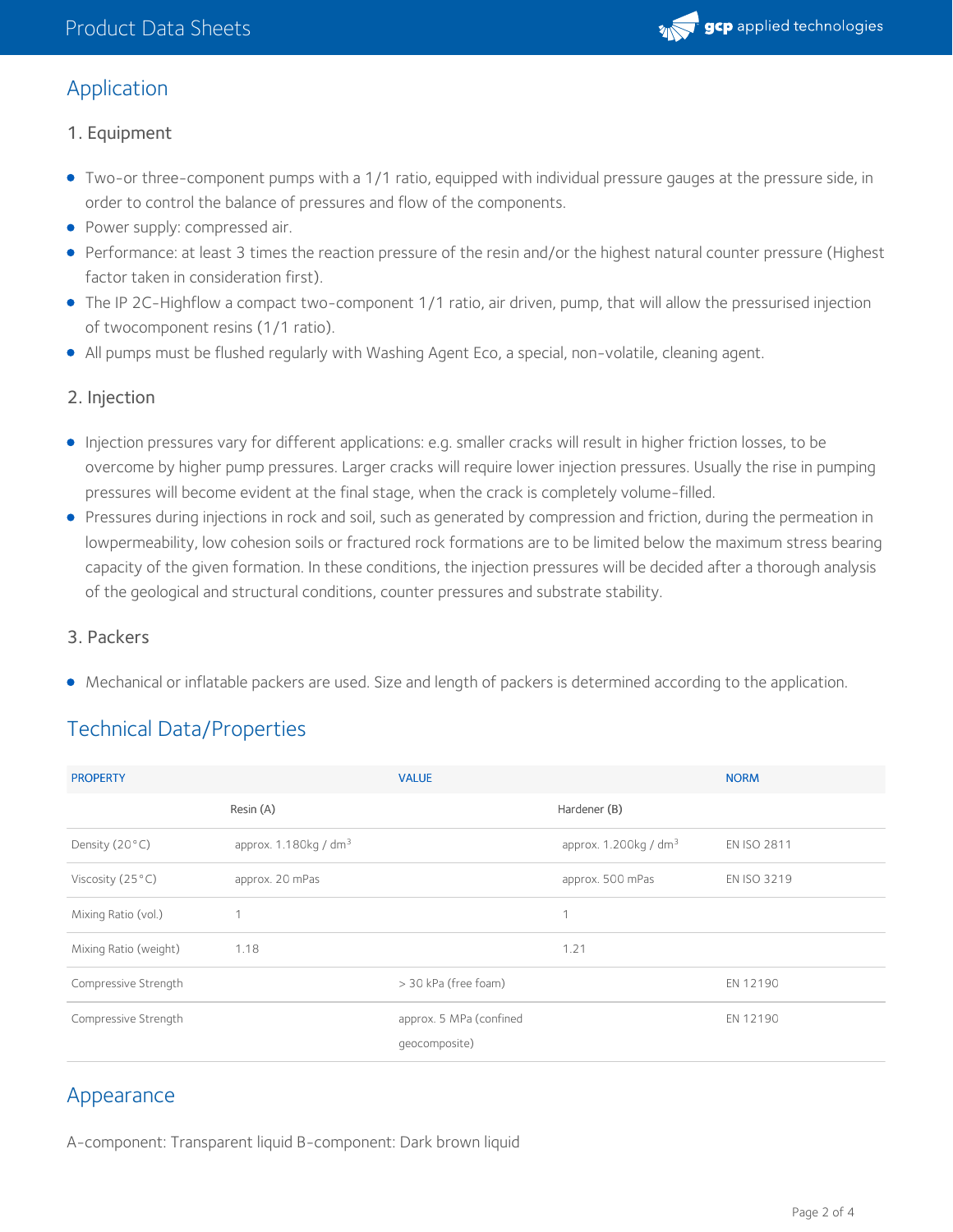

# Packaging

| <b>RESIN</b>                      |                 |  |  |  |
|-----------------------------------|-----------------|--|--|--|
| 22.5L plastic jerry-can           | approx. 26.55kg |  |  |  |
| 180L metal dru                    | approx. 212.5kg |  |  |  |
|                                   |                 |  |  |  |
| <b>HARDENER</b>                   |                 |  |  |  |
| 22.5L metal dru                   | approx. 27kg    |  |  |  |
| 180L metal drum                   | approx. 216kg   |  |  |  |
| 1 pallet Organosol XP FR          |                 |  |  |  |
| 12 plastic jerry-cans A-component |                 |  |  |  |
| 12 metal drums B-component        |                 |  |  |  |
| <b>OR</b>                         |                 |  |  |  |

2 x 180L metal drums A-component

2 x 180L metal drums B-component.

## Storage

Organosol XP FR is sensitive to moisture and should be stored in original containers in a dry area. Storage temperature must be between 5°C and 30°C. Once a drum or pail has been opened, the useful life of the material is greatly reduced and should be used as quickly as possible. Shelf life at 20°C of Resin (A) and Hardener (B) is 1 year (in unopened packaging).

| <b>TYPICAL POLYMERISATION</b>                                   |                |                |  |  |  |
|-----------------------------------------------------------------|----------------|----------------|--|--|--|
| Temperature                                                     | $12^{\circ}$ C | $20^{\circ}$ C |  |  |  |
| Start                                                           | 0'60''         | 0'50"          |  |  |  |
| End                                                             | 2'30''         | 2'00''         |  |  |  |
| Expansion rate (Can be influenced by back pressure) approx. 30V |                | approx. 30V    |  |  |  |

# Consumption

Has to be estimated by the engineer or operator and depends on width and depth of the cracks and voids to be filled.